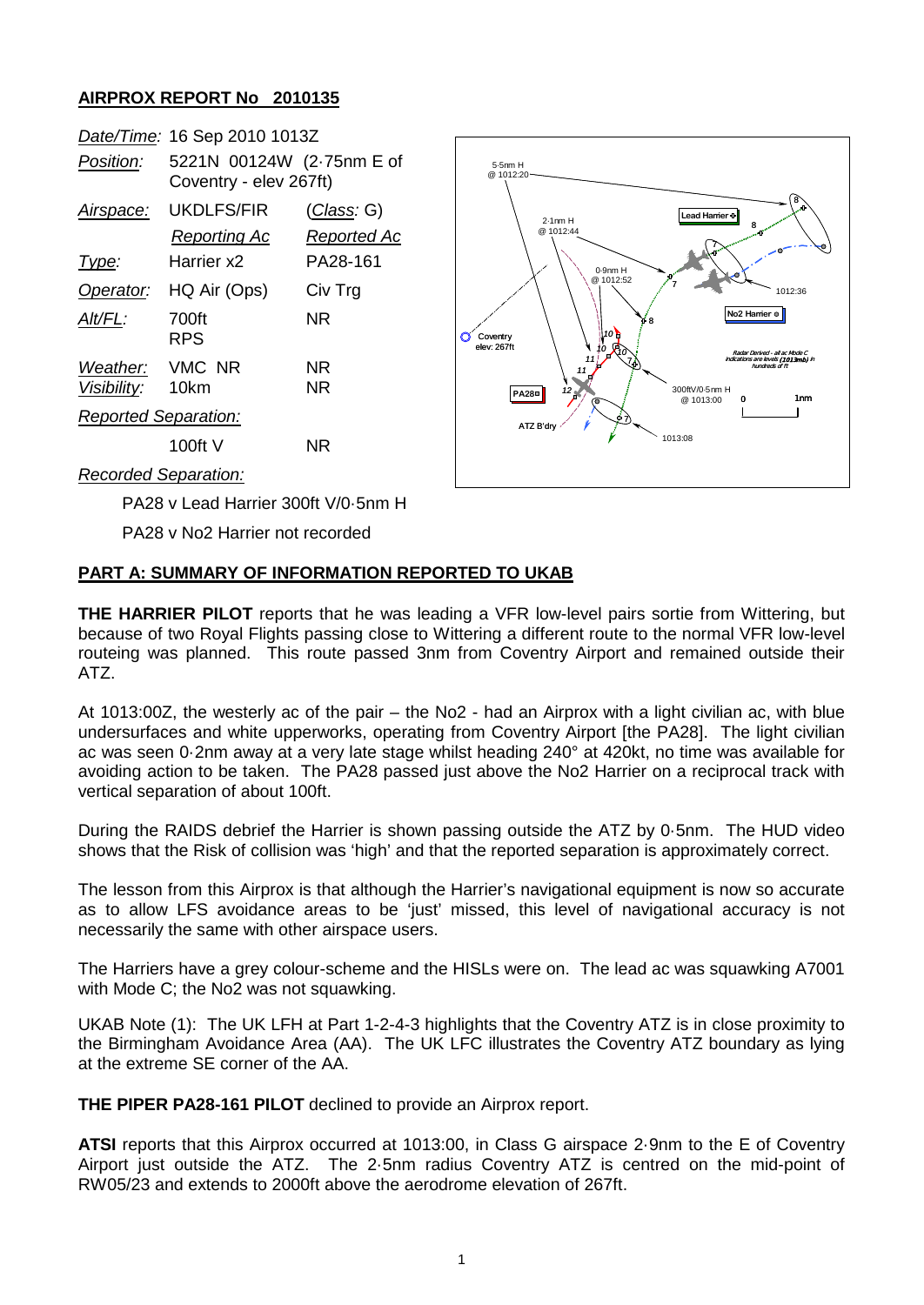The 0950UTC Coventry Weather was: sfc wind: 280/10kt, variable 260°-320°; visibility: >10km with showers in the vicinity; Cloud: FEW at 1000ft, BKN at 1800ft; QNH 1011mb.

The PA28 pilot had rejoined the left hand visual cct for RW23 after returning from a local detail and was in receipt of an Aerodrome Control Service from Coventry TOWER, squawking A0260 with Mode C. The Coventry TOWER controller observed a contact on the Aerodrome Traffic Monitor (ATM), E of the Airport, squawking A7001 without Mode C. At 1012, although the Tower controller had not acquired visual contact with the unknown ac, a warning was passed to the PA28 pilot as the ac approached the midpoint of the downwind leg. Shortly afterwards TOWER advised the PA28 pilot that that there might be two contacts in the PA28's 1 o'clock position. The PA28 pilot reported sighting the ac below and then, shortly afterwards, reported sighting both ac. At the same time the Tower controller acquired one of the Harriers visually as it turned onto a southerly heading.

At 1016, TOWER advised the PA28 crew that the pilot of the Harrier had called on the RT to apologise. Coventry ATC was not immediately aware that an Airprox would be filed and no written report was provided by either the Tower controller or the pilot of the PA28. The ATSU subsequently provided a summary of the controller's recollection of events.

The Manual of Air Traffic Services (MATS) Part 1, Section 2, Chapter 1, Page 1, Paragraph 2.1, states:

'Aerodrome Control is responsible for issuing information and instructions to aircraft under its control to achieve a safe, orderly and expeditious flow of air traffic and to assist pilots in preventing collisions between:

- a) aircraft flying in, and in the vicinity of, the ATZ;
- b) aircraft taking-off and landing.'

TOWER passed an appropriate warning to the PA28 pilot regarding the close proximity of the unknown traffic. The Harrier pilot's written report indicates an intention to route close to the Coventry ATZ boundary, but no RT call was made to Coventry ATC until after the event.

[UKAB Note (2): The Clee Hill Radar recording shows the Harrier pair at 1012:20, approaching the Airprox location from the NE, heading SW, with the lead ac squawking A7001 and indicating 800ft unverified Mode C – about 740ft Coventry QNH (1011mb). The No2 Harrier is shown as a primary contact only in battle formation on the leader's port wing at a range of about 0·5nm. The PA28, which is 5·5nm away at this point is shown downwind for RW23 just inside the ATZ indicating 1200ft unverified Mode C. The lead Harrier and the PA28 both descend slightly by 100ft maintaining a steady course, to 700ft and 1100ft respectively. After 1012:36, primary contact on the No2 wingman fades. On the next sweep at 1012:44, the PA28 crossed the ATZ boundary downwind, indicating 1100ft Mode C (1013mb) – about 1040ft QNH - with the lead Harrier 2·1nm directly ahead commencing a L turn SSW'ly, vertical separation remaining constant at 400ft Mode C. Some 8sec later the lead Harrier has started to draw to starboard of the PA28's nose 0·9nm away, at the midpoint of the jet's turn, when vertical separation reduced to 200ft, the Lead Harrier climbing 100ft and the PA28 descending the same amount to an indicated 1000ft Mode C. The CPA between the PA28 and the lead Harrier occurs in between sweeps. The minimum recorded separation occurs at 1013:00, the lead Harrier now 3·12nm from the Airport - 0·62nm outside the ATZ - drawing R into the PA28's 3 o'clock, passing 0·5nm SE and 300ft below the latter, which itself is shown at a range of 2·75nm from the Airport and thus 0·25nm outside the ATZ. The No2 Harrier is still not evident. However, on the subsequent sweep at 1013:08, with the lead Harrier 1·5nm due S of the PA28, which itself is now turning L, the No2 is revealed 0.5nm off the leader's starboard wing thereby showing that the pair had conducted a cross-over turn on to SW. Interpolation of the No2's track history supports the lead pilot's report that the westerly ac of the pair - the wingman - passed directly beneath the PA28 at 1013:00, during or shortly after the No2's turn.]

**HQ AIR (OPS)** comments that whilst technically acceptable to fly this close to an ATZ without first contacting the controlling agency, it is not good airmanship. An early call to the airfield controller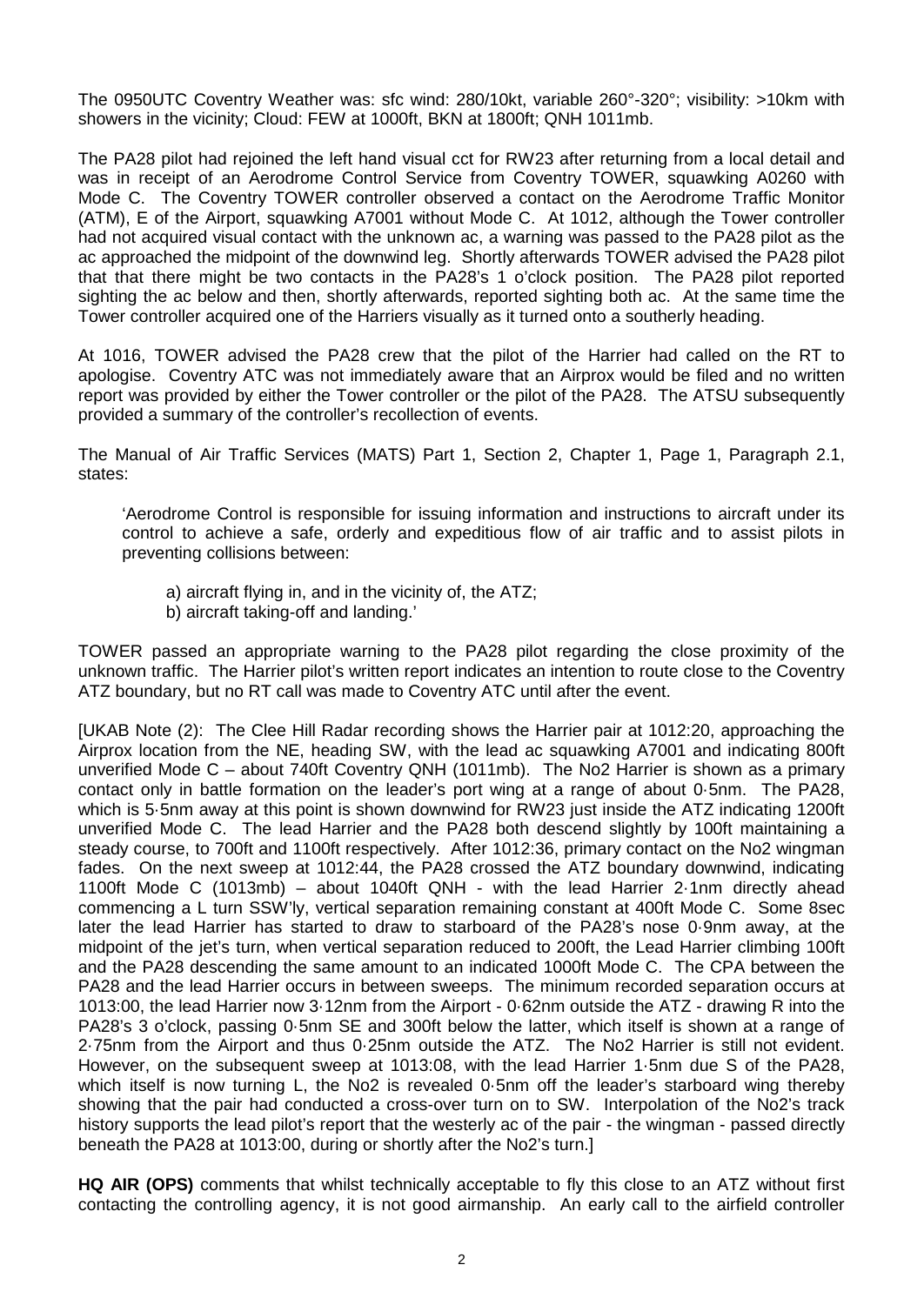may well have improved the situational awareness of the Harrier flight and facilitated greater separation. It is disappointing that the PA28 pilot elected not to cooperate with the investigation.

## **PART B: SUMMARY OF THE BOARD'S DISCUSSIONS**

Information available included a report solely from the lead Harrier pilot, radar video recordings, and reports from the appropriate ATC and operating authorities.

The Board agreed that it was most unfortunate that the PA28 pilot had elected not to contribute toward the investigation of this Airprox and pilot Members considered this to be a most unprofessional attitude from the PIC. The Board was denied his perspective on the encounter and the assessment of this Airprox was thus somewhat unbalanced. However, additional information was available from the ATSI report and radar recordings, which enabled the Board to complete its assessment. It was apparent that the Coventry TOWER controller had spotted one of the approaching Harrier's on the ATM and then astutely detected the other. The Board commended the controller for his alertness, swift appreciation of the situation and the prompt warnings passed to the PA28 pilot downwind for RW23. Why the PA28 pilot was flying such a wide cct downwind was unclear, but it was plainly wide enough to take the ac outside the relative sanctuary of the ATZ, which caused concern amongst the pilot Members. Without the PA28 pilot's account there was no apparent reason for this wide cct and the Harrier pilots might not have expected to encounter cct traffic here. Subsequent to TOWER's warning, however, it was plain from ATSI's RT recording that the PA28 pilot had spotted both jets. Whilst the PA28 is shown turning L on the radar recording at the point the Airprox occurred, whether its pilot was taking avoiding action himself, or this was just a base-leg turn was not evident.

The Harrier formation pilots clearly had a responsibility to remain clear of the Coventry ATZ at the extremity of the UKLFS Birmingham Avoidance Area, but Members noted that the lead pilot had reported that their route had been planned to pass 3nm from Coventry Airport and thus no more than ½nm outside the 2½nm radius ATZ boundary. Evidently, it is unwise to assume that aerodrome traffic will be contained within the ATZ boundaries. In the absence of RT contact with TOWER, who could have advised about the presence of any local traffic, pilot Members agreed with the Command's view that it was not good airmanship to plan to fly this close to an ATZ boundary. Moreover, despite the reported accuracy of the Harrier's navigational equipment, executing a crossover turn at this point, thereby placing the No2 even closer to the ATZ also seemed unwise. Indeed the Chairman commented that there was little value in tactical formation flying in this area because of the profusion of LFS avoidances. The radar recording showed that the Harrier's cross-over turn was initiated just before they passed abeam the ATZ at the nearest point, as they also closed on the PA28 that was still unseen ahead. The Harrier pilot's laudably frank account states that the PA28 was not seen until a very late stage when it was a mere 0.2nm away – 400yd - with no time available for avoiding action as the PA28 passed about 100ft above the No2 Harrier. Therefore, the Board concluded that the Cause of this Airprox was effectively, a non-sighting by the Harrier pilots.

It was difficult for the Members to arrive at a more meaningful assessment of the inherent Risk without the PA28 pilot's account. However, on the information provided it was clear the Harrier pilots were unable to avoid the PA28 by any greater margin and the No2 would have been severely restricted in his ability to manoeuvre. Whether the PA28 pilot might have been able to alter his ac's flightpath significantly if he had seen the wingman in time was not known. Neither was it feasible to confirm the vertical separation that actually obtained without Mode C data from the wingman, but there was no reason to doubt the veracity of the leader's estimate of 100ft. The Board concluded that the safety of the ac involved had been compromised.

## **PART C: ASSESSMENT OF CAUSE AND RISK**

Cause: Effectively a non-sighting by the Harrier pilots.